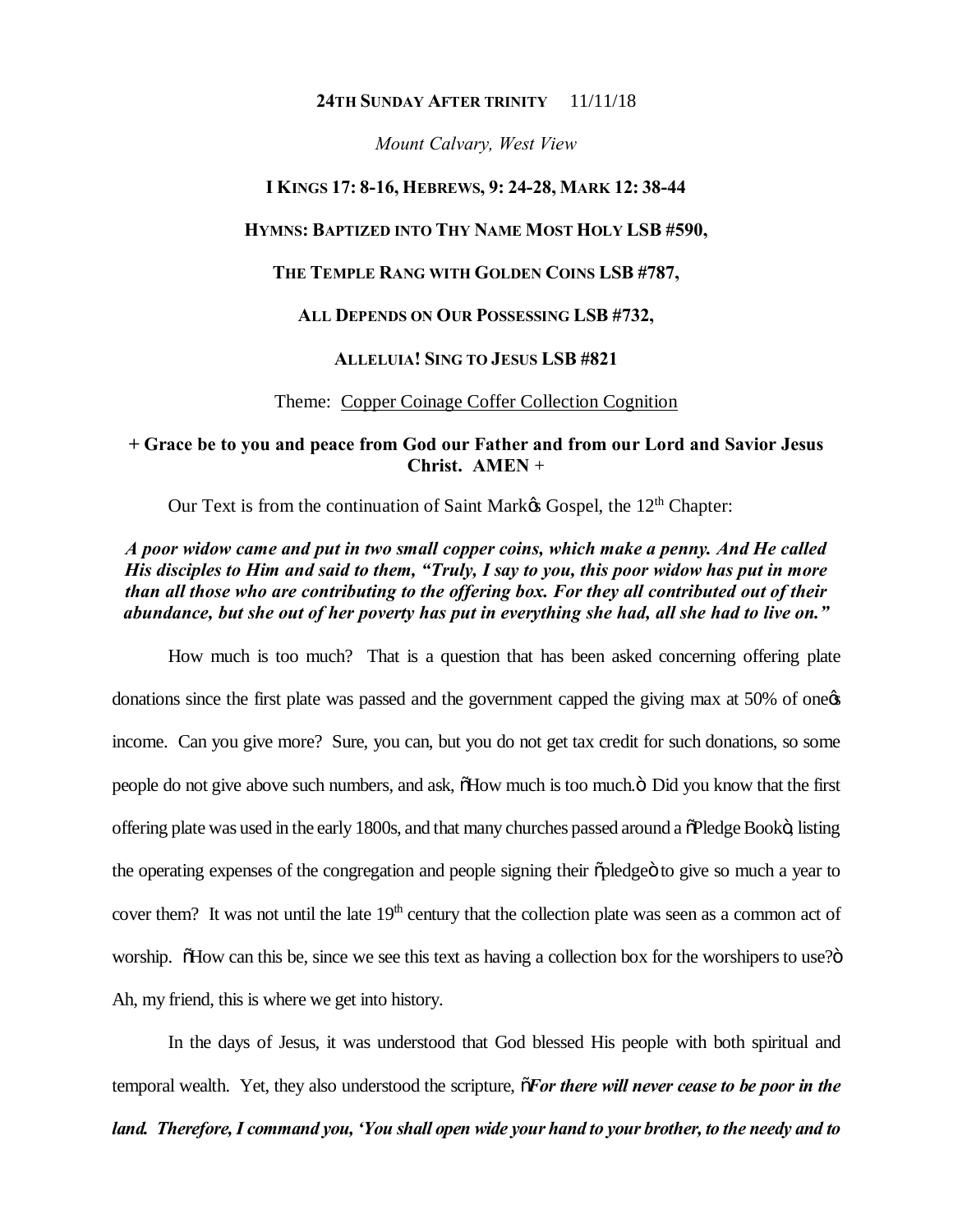*the poor in the land'"*. The poor you will have with you always, but that just makes perfect logical sense. If we all put the money in our pockets in the offering plates, and then gave everybody the exact same amount, but I have just one penny less then all of you, would I not them be the poorest among us? That is the logic of such things, so of course the poor will be with us always. In a race, one must win so there will always be losers. No matter how well the Yankee thit, they lost to the Red Sox, so they are poorer in Season 2018 6 just needed to get that out there. You see where I am going.

So, it was incumbent for the rich to take care of the poor. Incidentally, it was also seen as a osino to have  $\tilde{\alpha}$  too mucho wealth, whatever that means. Maybe its 5.9 million to play only 5 Sundays in the NFL<sup>\*</sup>; that might be too much. Therefore, if one did have too much wealth, it was customary to obey Deuteronomy 8, and make sure you did not forget God gave you such wealth and you took care of those less fortunate since God has obviously taken care of you. So poor boxes, not unlike the nice ones you see in the still standing Roman Catholic churches, were available for use by those so inclined to take care of their fellow man.

But what is this we observe? A poor widow, (that the *two* problems there, mind you,) has come and put an offering in the poor box. Now what are we to make of this? She should be *receiving* from the box, should she not? First, she is poor, and she is a widow, with no one to care for her. In this instance, the church becomes her beneficiary, so she receives from the box. Well, now how is it she can put those two small copper coins in the coffer? She can, because she has more riches than the wealthy 6 she has faith. The poor widow had nothing of a temporal wealth. No husband, no children to care for her, no welfare office of which to receive her "entitlement", and yet, she put in all that she had. Why? Because she trusted in the Word of the Lord. The word that said, "*Do not worry about what you*  will eat or what you will wear. Your Heavenly Father knows what you need, and He will *provide*." Look at the Old Testament lesson again, that poor widow was even worse off. How so? She still had to care for her son, and since there was nothing left, they were going to eat and die. Yet, her faith was such that she trusted in the Word of the prophet. She listened to the man of

-2-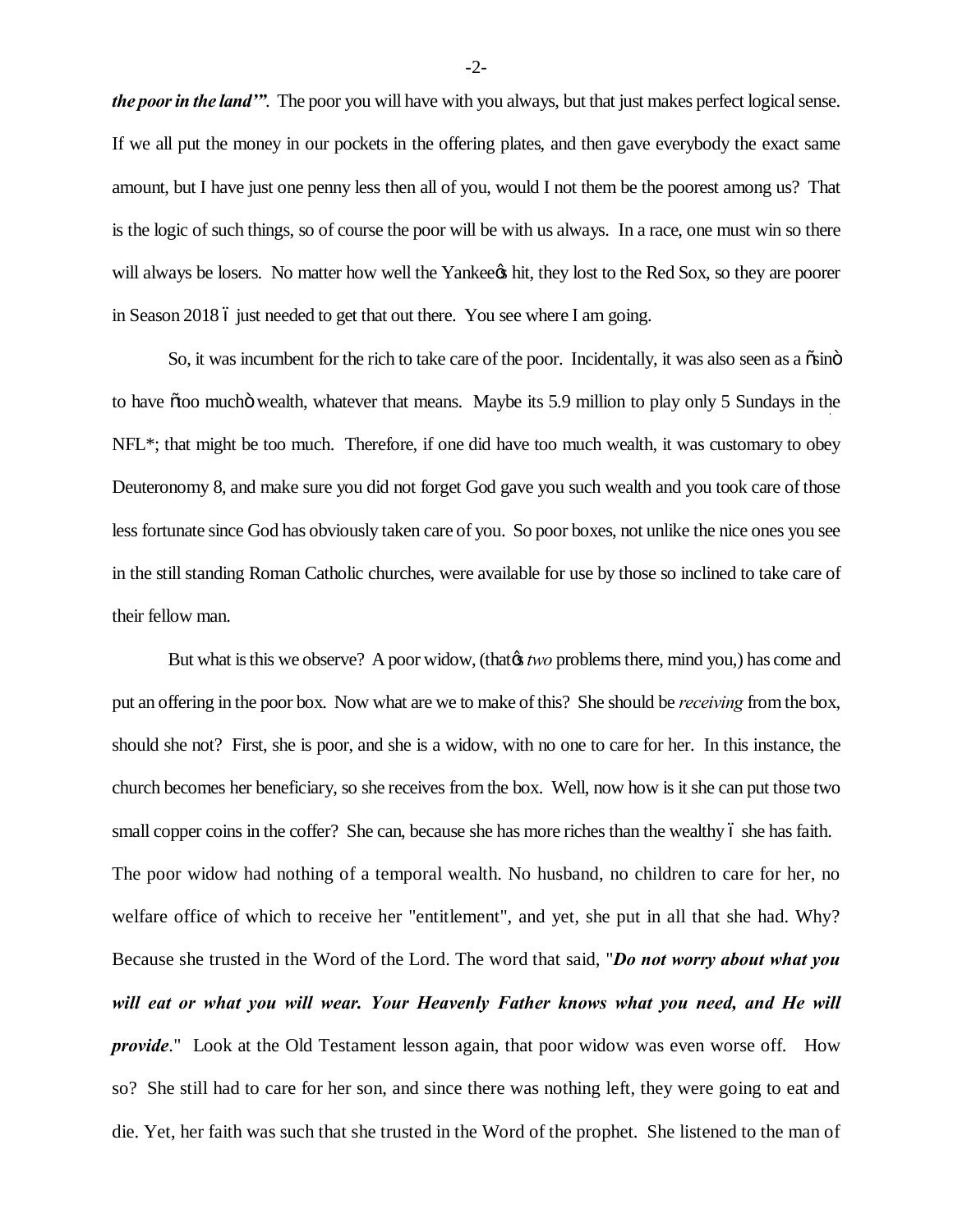God and believed that such Word came from The God Who cares. In faithful response, she gave of all she had to the man of God and thereby was blessed by God the Father with a jar of flour that was not spent, and a jug of oil that emptied not 6 all because of her faith.

Faith is the driving force for God, not offerings. Jesus did not go to the cross and shed His precious flesh and blood to see how much money He could collect. You laugh, but what was one of those 95 theses Saint Martin Luther penned? "They ask, 'Why does not the pope liberate everyone from purgatory for the sake of love (a most holy thing) and because of the supreme necessity of their souls? This would be morally the best of all reasons. Meanwhile he redeems innumerable souls for money, a most perishable thing, with which to build St. Peter's church, a very minor purpose."' He also remarked, "The indulgences, which the merchants extol as the greatest of favors, are seen to be, in fact, a favorite means for moneygetting. Nevertheless, they are not to be compared with the grace of God and the compassion shown in the Cross." Indeed, Christ went to the cross to save sinners, such as you and I. Sinners who know that they cannot do anything to appease the wrath of God, and yet, trusting in the cross for the forgiveness of all sins, makes us willing and able to do good works in the name of the kingdom of God. Good works such as loving husband and wife, loving neighbor without regard for the color of their skin or the beliefs that they hold. Good works such as supporting the government as duly elected and praying for the continued freedom of this great land of ours. Good works of prayers for all those who are away from their families and serving this great nation, and not needing a special "Veterans day" sermon to tell them we appreciate their service 6 we should say it every day, like the Lord& Prayer. And certainly, they who are of the faith do not need to be reminded that the service of the Church here on earth runs off offerings received, and that we need to increase the coffers to keep the building open. Every confirmand was instructed that they could give a tithe to the Lord, as they are able, and if they cannot give in monies, there are always the talents and powers therein. Incidentally, even the *Government* acknowledges this.

What we are getting at here is Jesus is not concerned about the amount. The temple widow had just a few coins, the widow of Zarephath had only a few ounces of subsistence, and yet, God did great and

-3-